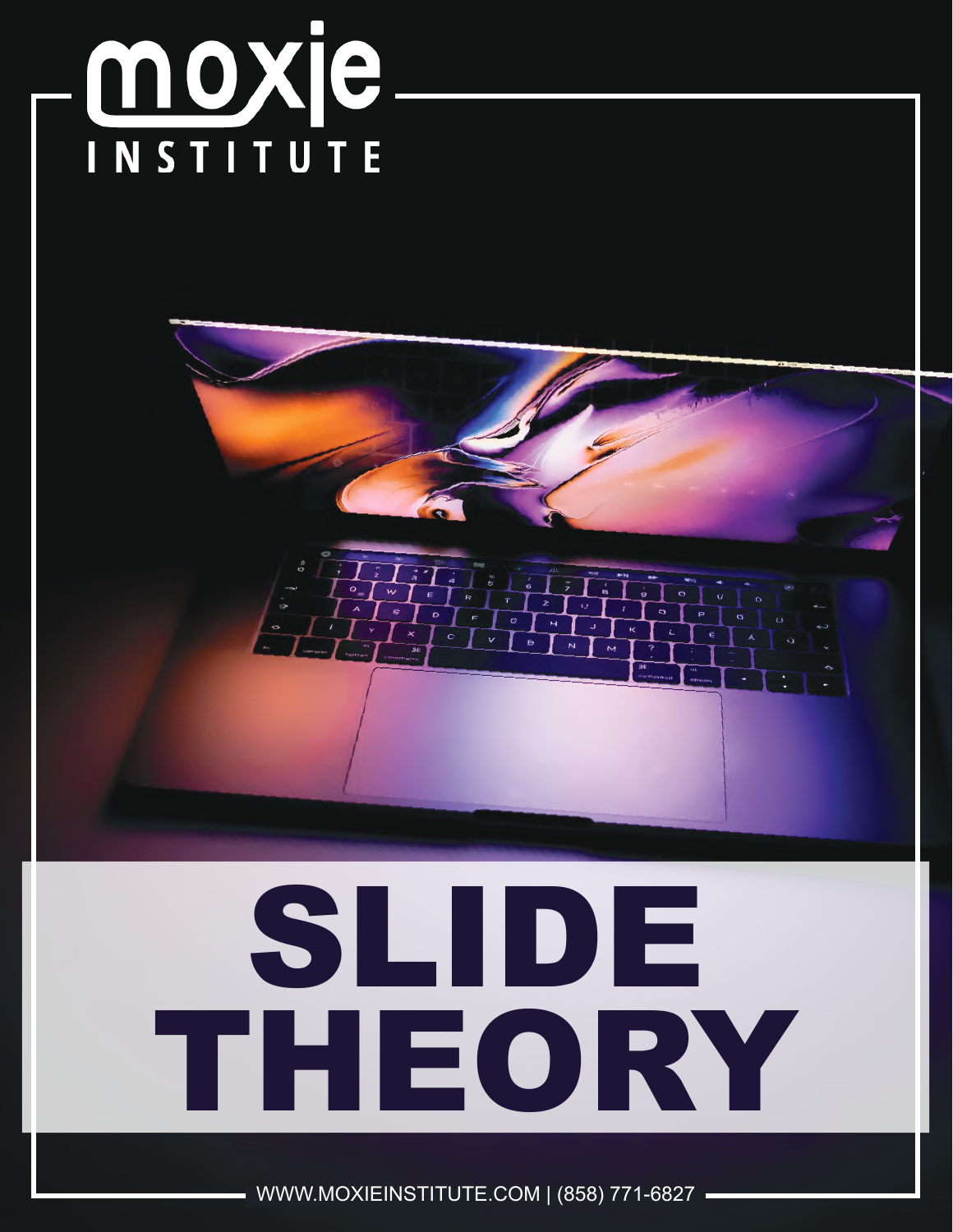#### TABLE OF CONTENTS

#### **Introduction**

moxje **INSTITUTE 1**

| iiiu vuucuvii                                          |                                        |                |
|--------------------------------------------------------|----------------------------------------|----------------|
| The Nitty Gritty of PowerPoint Design                  |                                        | 3              |
|                                                        | Keep Text to a Minumum                 | 3              |
|                                                        | <b>Rethink Visuals</b>                 | 4              |
|                                                        | <b>Templates</b>                       | $\overline{4}$ |
|                                                        | <b>Charts and Graphs</b>               | $\overline{4}$ |
|                                                        | <b>Color Themes</b>                    | 5              |
|                                                        | Fonts                                  | 5              |
|                                                        | <b>Image Quality</b>                   | 5              |
|                                                        | Incorporate Multimedia                 | 6              |
| <b>Top Three Tips to Edit Your PowerPoint Slides</b>   |                                        | 7              |
|                                                        | <b>Make it Shorter</b>                 | 8              |
|                                                        | <b>Make It Consistent</b>              | 10             |
|                                                        | <b>Make it Powerful</b>                | 10             |
|                                                        | <b>Triple Checklist</b>                | 11             |
| <b>Bonus: TED Guide to Creating + Preparing Slides</b> |                                        | 12             |
|                                                        | <b>Editing Your Slides</b>             | 12             |
|                                                        | <b>Prepare Slides for Presentation</b> | 13             |
|                                                        | <b>TEDx Tips</b>                       | 14             |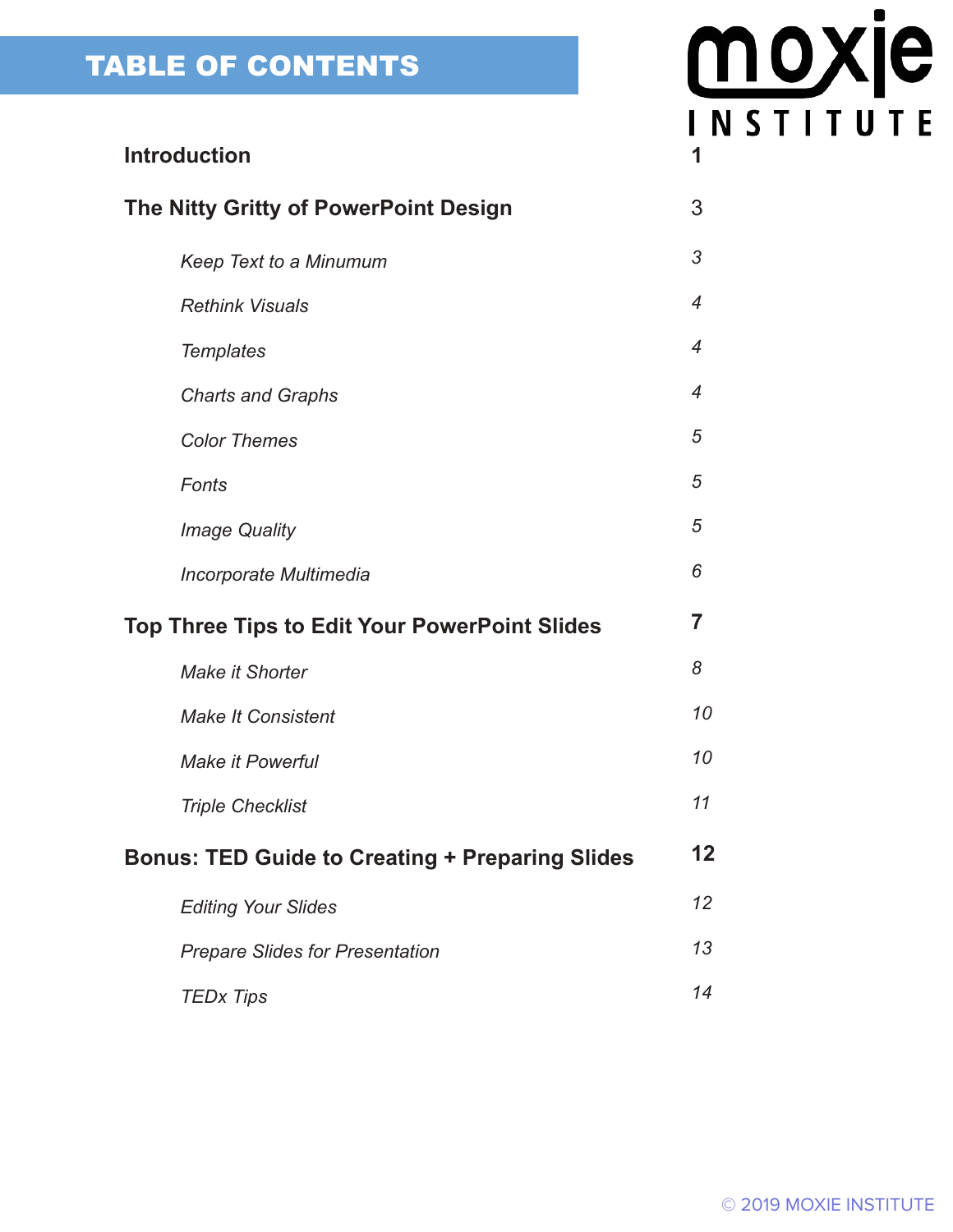### moxie **INSTITUTE**

#### **SLIDE THEORY**



Once you've fleshed out your talk, it's time to make it visual. The right visuals can help bring your words to life. Visuals are useful because we can't read and listen at the same time, but we can listen and look at relevant imagery. How can you add visuals to your ideas to make them more memorable and accessible for the audience? Use a sketchpad and begin to change the words on your presentation outline into images. These images will eventually become high quality photos, displays, charts, slides, etc., so don't worry about how you draw.

Once you've sketched out your visuals, you can build them out in a presentation software program.

Focus on creating visuals that are simple, clear and engaging. You can use stock image websites for appropriate photos. Make sure the images are clear, professional, and unique- not from a template. Make sure all charts and graphs are simple and clear.





Your Brain processes visual information



© 2019 MOXIE INSTITUTE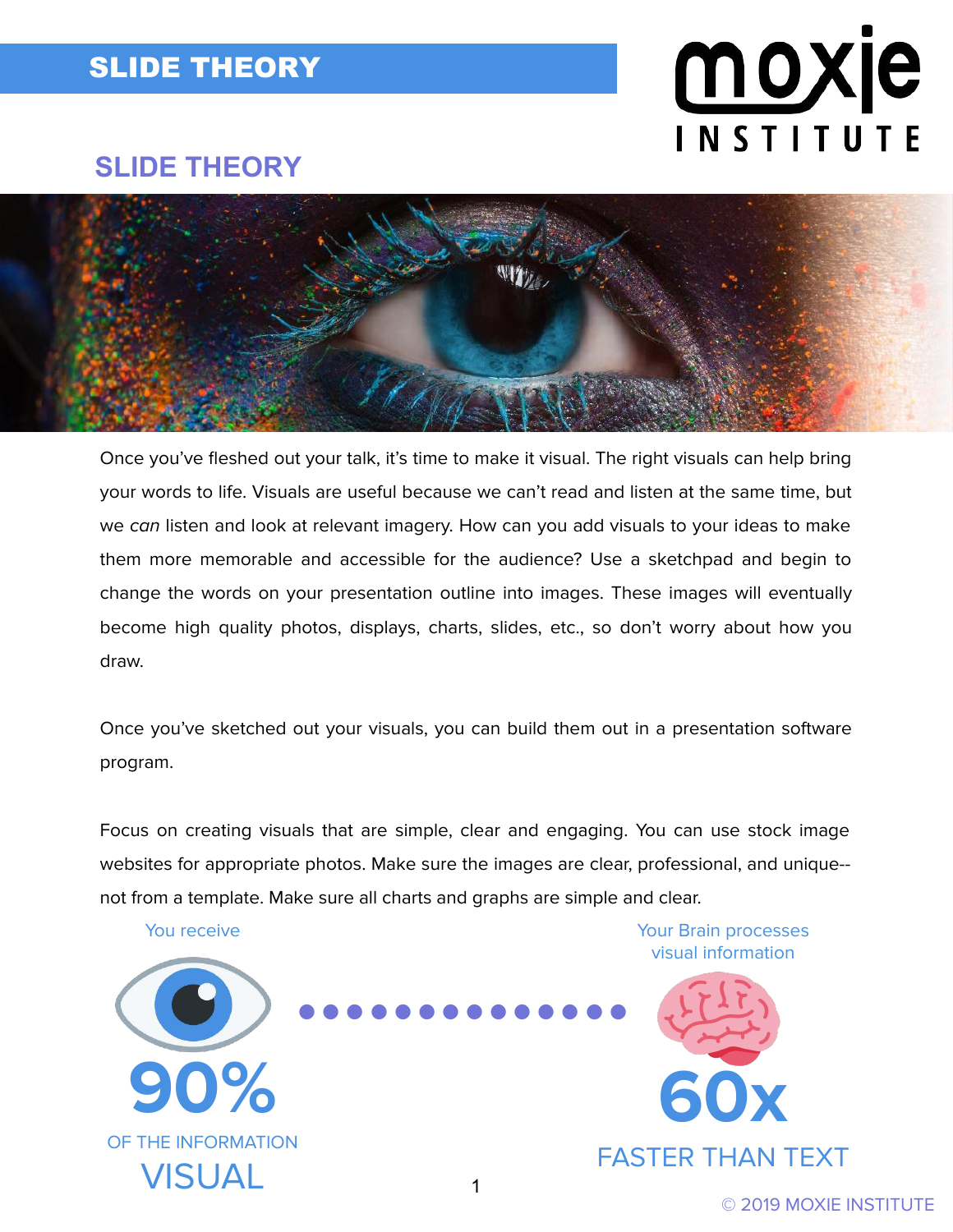moxje

Most people have heard the advice about PowerPoint: Keep it simple, don't use a slide deck as a substitute for notes, and don't repeat out loud words that are on the slide. Not only is reciting slides a variation of the teleprompter problem—"Oh, no, she's reading to us, too!"—but information is interesting only once, and hearing and seeing the same words feels repetitive. That advice may seem universal by now, but go into any company and you'll see presenters violating it every day.

Researchers have discovered that ideas are much more likely to be remembered if they are presented as pictures instead of words, or even pictures paired with words. Psychologists call it the Picture Superiority Effect (PSE). If information is presented orally, people remember about 10% of the content 72 hours later. That figure goes up to 65% if you add a picture. Our brain interprets every letter as a picture, so wordy slides literally choke your brain.

Slides can be dangerous. There are many ways to annoy an audience with slides. Ugly, overloaded, confusing slide decks are common. Your face time in front of an audience is golden. When offered the opportunity to give a presentation, don't simply write everything from a document, report, or website onto a slide. Unless slides are essential and the clearest, simplest way to make your point, don't use them. Use visuals and pictures to support your point and appeal to people's emotions.

*At Moxie, we say that bullets are for guns, not slides.*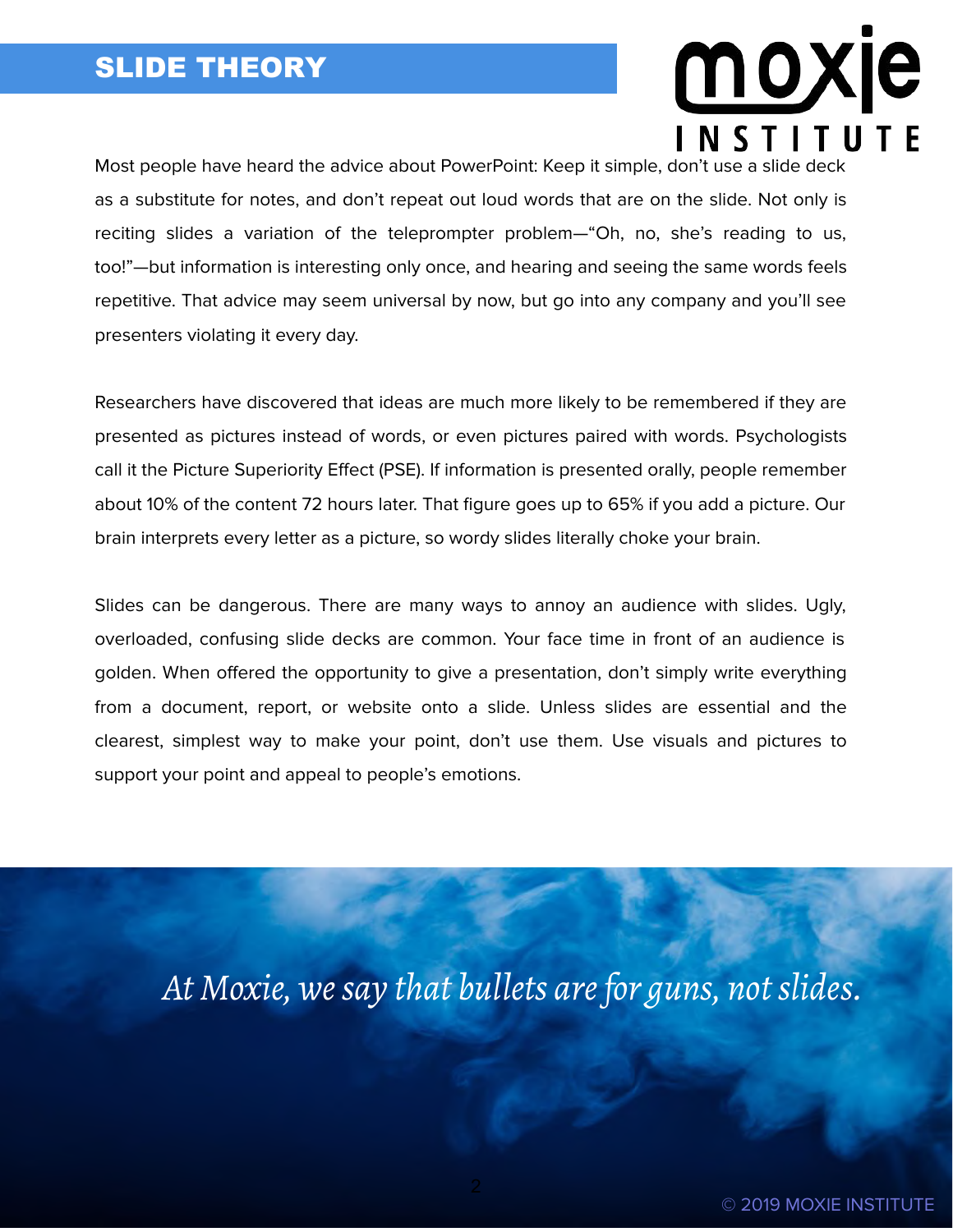## moxje **INSTITUTE**

#### **THE NITTY GRITTY OF POWERPOINT DESIGN**

When you're delivering a presentation, chances are that people are tuning in for a reason. They care about the topic, but they are also curious about the person speaking on it.

That's why it's essential to keep your slides simple when delivering a presentation to an audience in-person. You want the focus to be on the message, rather than just the slides themselves. Keep the slides on-topic, but simple enough that people can still pay attention to what you're saying, using the visual presentation to support your message.

#### *Keep text to a minimum*

One way to accomplish this simplicity is to reduce the amount of text in your presentation. People recall information better when images are paired with it (as opposed to text), so to help your message resonate with the audience, focus on visual content when you create your slides -- we'll cover more on that shortly.

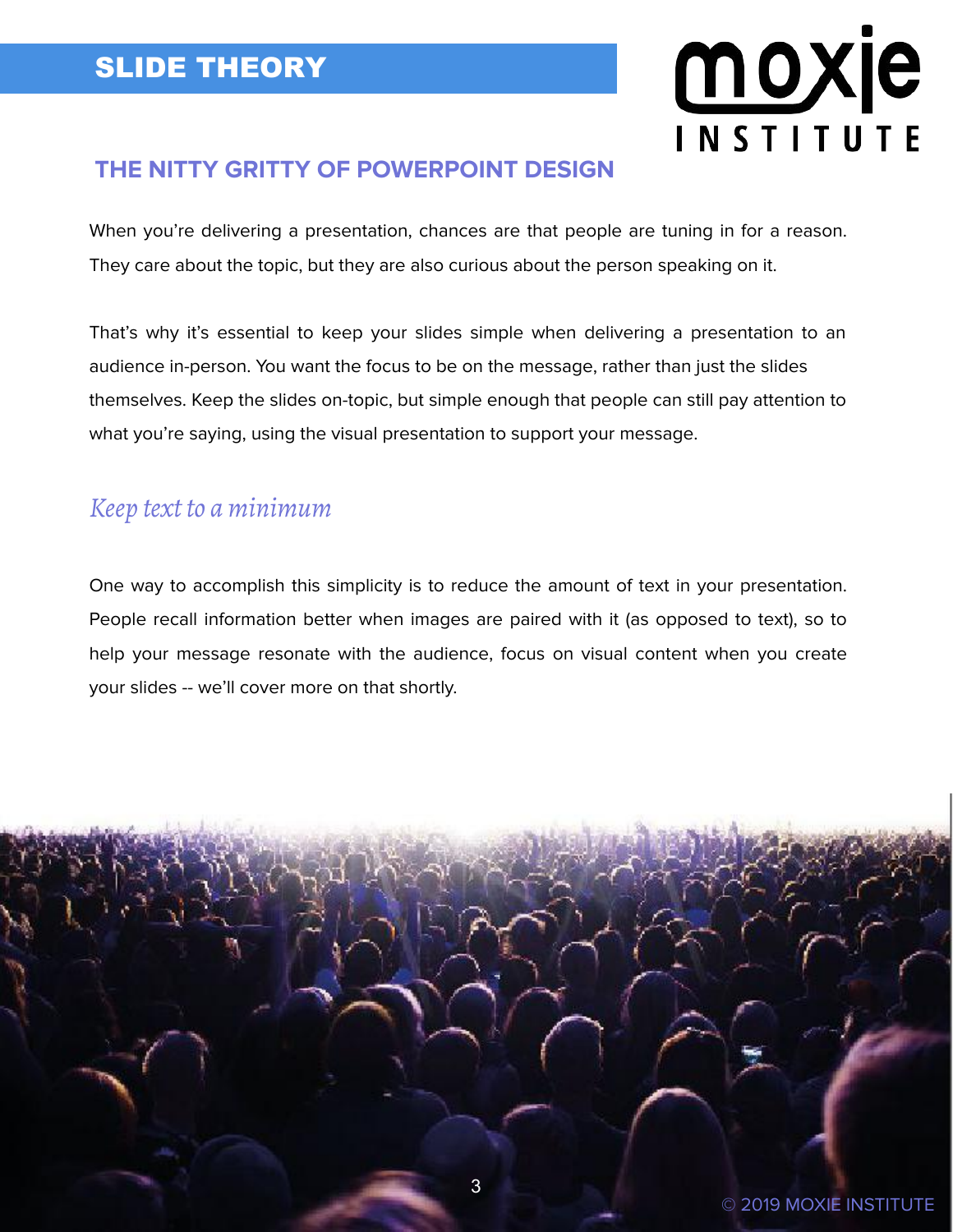### moxie **INSTITUTE**

#### *Rethink Visuals*

When you reduce the amount of text in your slides, you'll need compelling visuals to support the message you're delivering to your audience. But that doesn't mean you can just throw some nice-looking photos onto your deck and move on. Like any other content strategy, the visual elements of your presentation need to be strategic and relevant.

#### *Templates*

While PowerPoint templates have come a long way since the program was first unveiled to the world, they're still very commonly used. To help make your presentation unique, choose a theme that your audience hasn't seen dozens of times before -- one that matches your brand and complements the topic you're speaking about.

Sometimes, it pays to look beyond to other presentation platforms other than PowerPoint to find unique templates, like Prezi. There are also many visual content design sites that offer customizable templates that you can adapt for your own brand and topic, like Canva. In fact, in addition to templates, Canva also offers its very own platform for building presentations from scratch.

#### *Charts and Graphs*

One of the best ways to support the message you're delivering in your presentation is by including data and statistics -- and the good news is that they, too, can be represented visually, rather than bulleted out in text.

That's where charts and graphs come in: They provide a colorful and engaging way to present the details that support your point. That said, make sure they fit in with the rest of your presentation's visual theme -- otherwise, it'll distract the audience from what you're talking about, rather than enhancing it.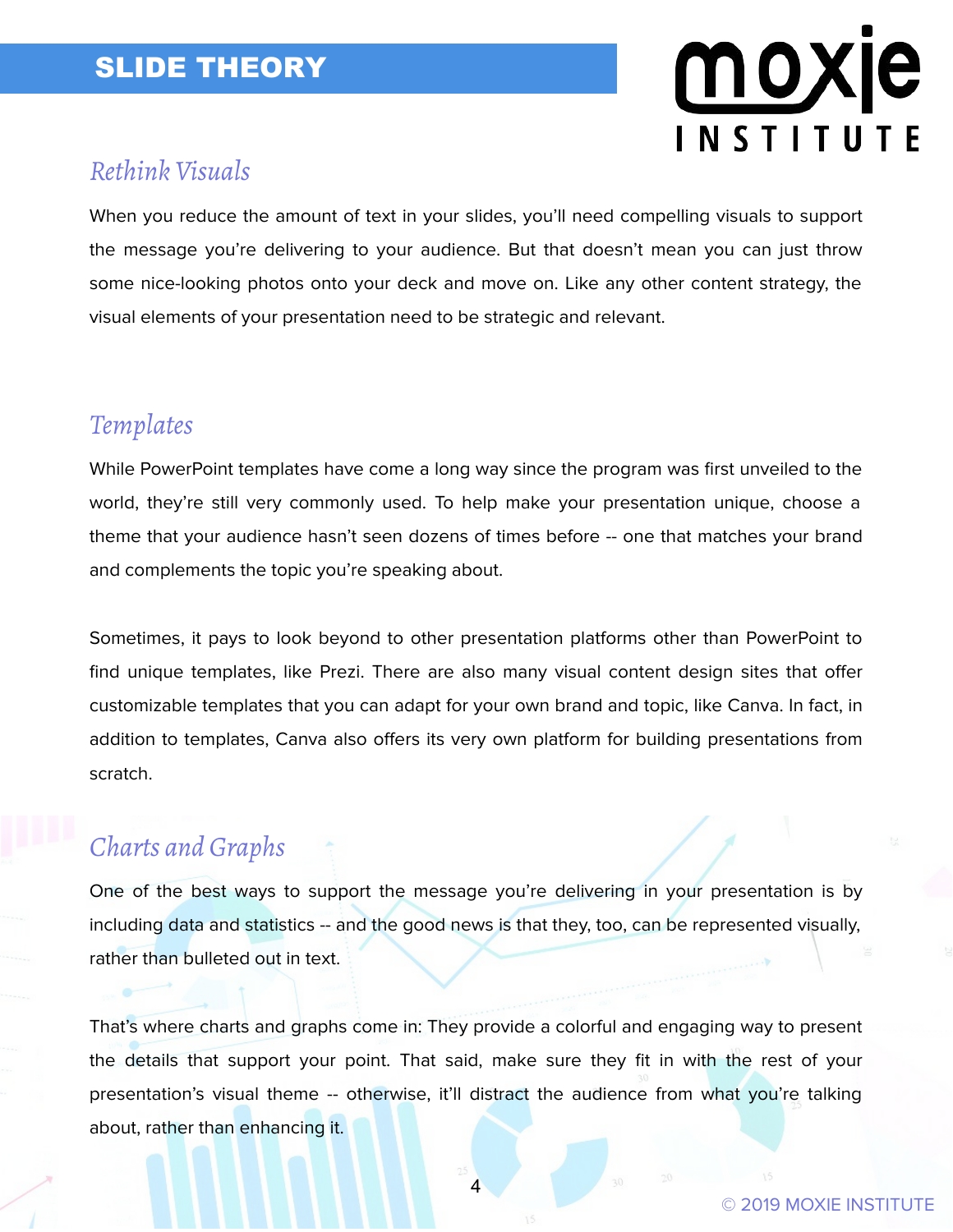## moxje **INSTITUTE**

#### *Color Themes*

There's been some research around the way color can influence our emotions, especially when used in marketing -- in some cases, changing the color of a CTA button boosted conversions by 21%. And while the goal of your presentation may not necessarily be to make a sale, you might be trying to invoke certain feelings or impressions, which a strategic use of color can help you do.

#### *Fonts*

When you do include text, you want it to be readable enough for your audience to fully consume and interpret it easily. You do not want your font to distract from your message. If you include text that's too small or dense to read effortlessly, your listeners will focus on trying to decipher it instead of paying attention to what you're saying. That's why many designers recommend choosing Sans Serif fonts that opt for "legibility over fun." Additionally, the text should not only be big enough for people in the back of the room to read, but it also needs to be presented in the appropriate color to maintain visibility over your background.

#### *Image Quality*

Incorporating fabulous visual content into your presentation will go to waste if the images are low-quality. Make sure your photos and other visual assets are high-resolution enough to be crisp and clear when displayed on a huge presentation screen.

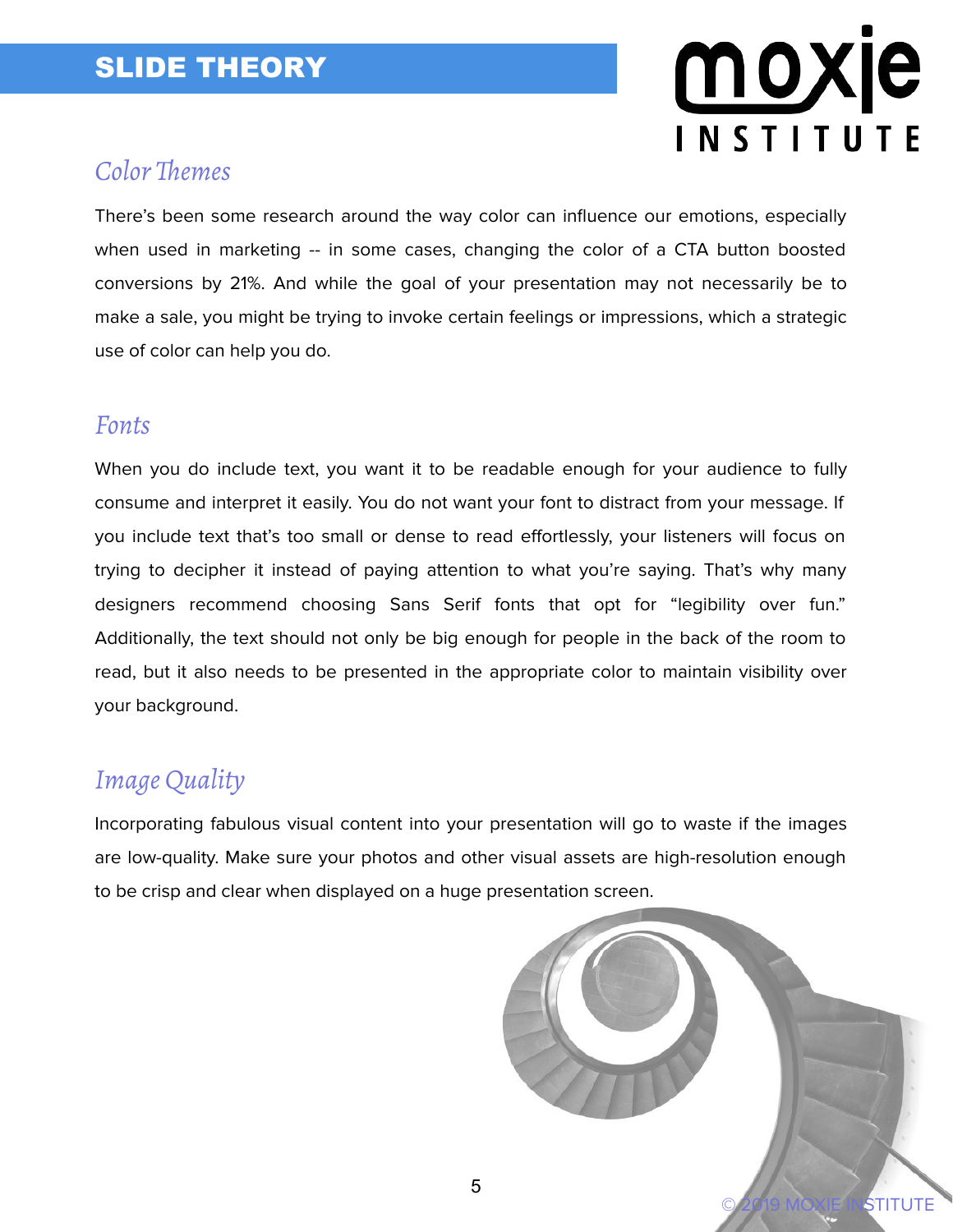### moxje INSTITUTE

#### *Incorporate Multimedia*

There's a reason why we love examples. You can give out the best advice available, but sometimes, in order to believe it, people need to see it in practice.

Multimedia is one way to achieve that -- in a manner that can also capture and maintain your audience's attention. A simple Google search for "music in presentations" yields enough soundtrack results to suggests that it's a unique way of engaging your audience, or at least to create a welcoming atmosphere before and after you speak.

Within the presentation itself, video -- as it is in so many other applications -- serves as valuable visual content to keep your audience engaged.

After all, 43% of people want to see more video content from marketers, often because it helps to illustrate and explain theories in a way that the spoken word or photographs can't do alone.

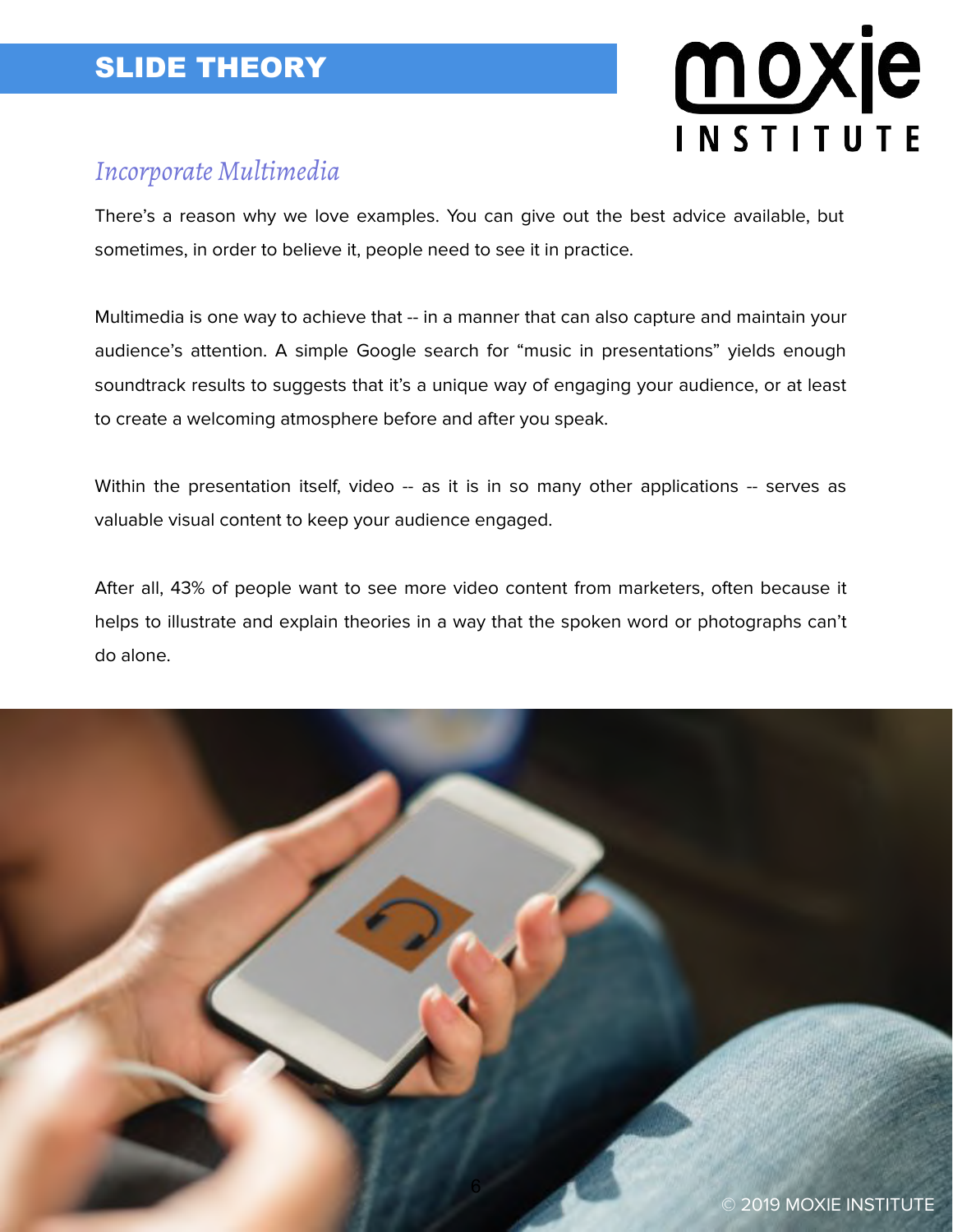#### **TOP THREE TIPS TO EDIT YOUR POWERPOINT SLIDES**

*"The main thing I try to do is write as clearly as I can. I rewrite a good deal to make it clear."* 

– E.B. White

moxje

**INSTITUTE** 

It could be argued that the editing process is more vital to writing than the act of writing itself. Your first draft is a hectic mess of cake batter: a mix of ingredients covering your hands, clothes, and kitchen.

Editing is the moment when that mess is baked together to become something tangible and less gooey: A delicious cake.

When it comes to content creation, MOXiE follows a specific philosophy that informs the way we edit speechwriting.

Minimal content is always our core goal, but the idea behind it is much richer than that. Our aim is not to create telegraph shorthand, but rather, say what needs to be said in as few words as possible. No jargon, no fluff, just the facts.

Our writing goals are never reached in the first draft. Sometimes they don't happen until the 7th draft, which can be intensely frustrating, but also offers a larger reward when client work and internal projects finally receive two thumbs up.

When we approach editing more like a creative process and less like a drone-task for grammar aficionados, it can shape content in unexpected (and much improved) ways.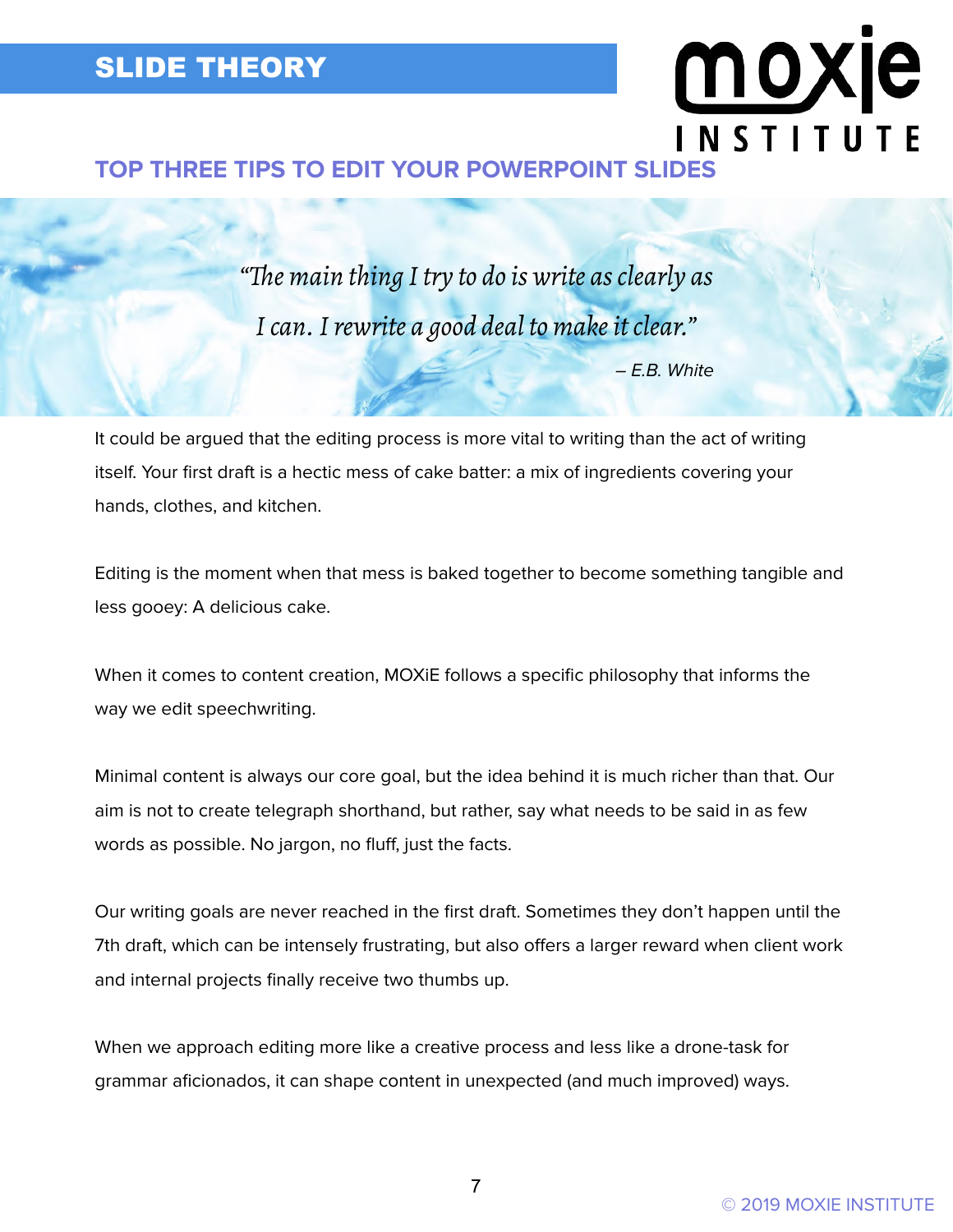

When we edit a presentation, we look at three core areas to improve:

*Make it shorter. Make it consistent. Make it impactful.*

Here are some ways to improve each of these areas, with an additional checklist at the end to make sure your presentation content becomes the delicious cake it was meant to be.

#### *Make It Shorter*

When we say "shorter," we don't mean you should cram all of your ideas into two slides. Our focus is still on keeping each slide design-friendly and visually appealing by reducing the amount of text overall. Each slide should contain one solitary idea: no more than that. If you add ten slides, but they are beautiful and each have a single word or two on the screen, you will spend the same amount of time explaining the same amount of concepts, but it will look infinitely more appealing.

Having a hard time getting rid of text on each slide? Not ready to "kill your darlings," as Stephen King suggests? **Consider trying the following challenge:**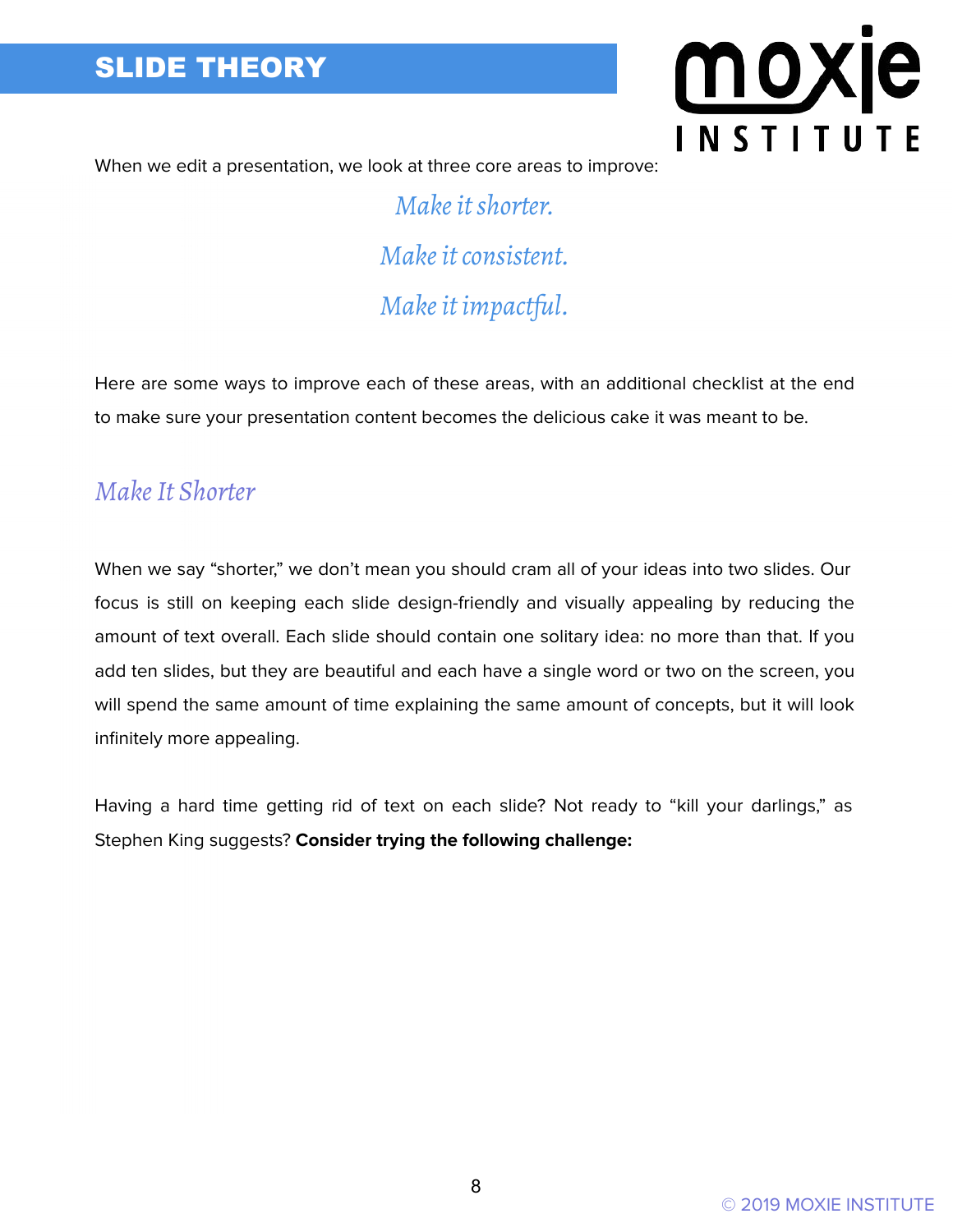**The "Twitter" Challenge –** 140 characters is all that this social media site allows users to post. Trust us, people have become better editors because of it. Since slides don't have to be read as complete sentences (you shouldn't be reading directly from your slides anyways, tsk tsk!), consider taking our version of the "Twitter" challenge: 30 characters or less for each slide.

For example, instead of saying: "Our yearly profit report shows that profits have exceeded expectations," say: "Profits are up," which is 14 characters with spaces. It says what you need it to say, and anything else can be added verbally or shown with a chart, preferably on the next slide.

Reducing text on each slide is about slicing and dicing the things you will be explaining as you deliver, or that the audience already knows. It's about eliminating filler, run-on sentences, and sometimes even full sentences. Occasionally, all you need is a single word that can guide you through the structure of the talk, like "profits." Presentations are much more flexible than MLAformatted essays: there are no rules, only eyesores that occur when too much text is onscreen.

moxje

**INSTITUTE**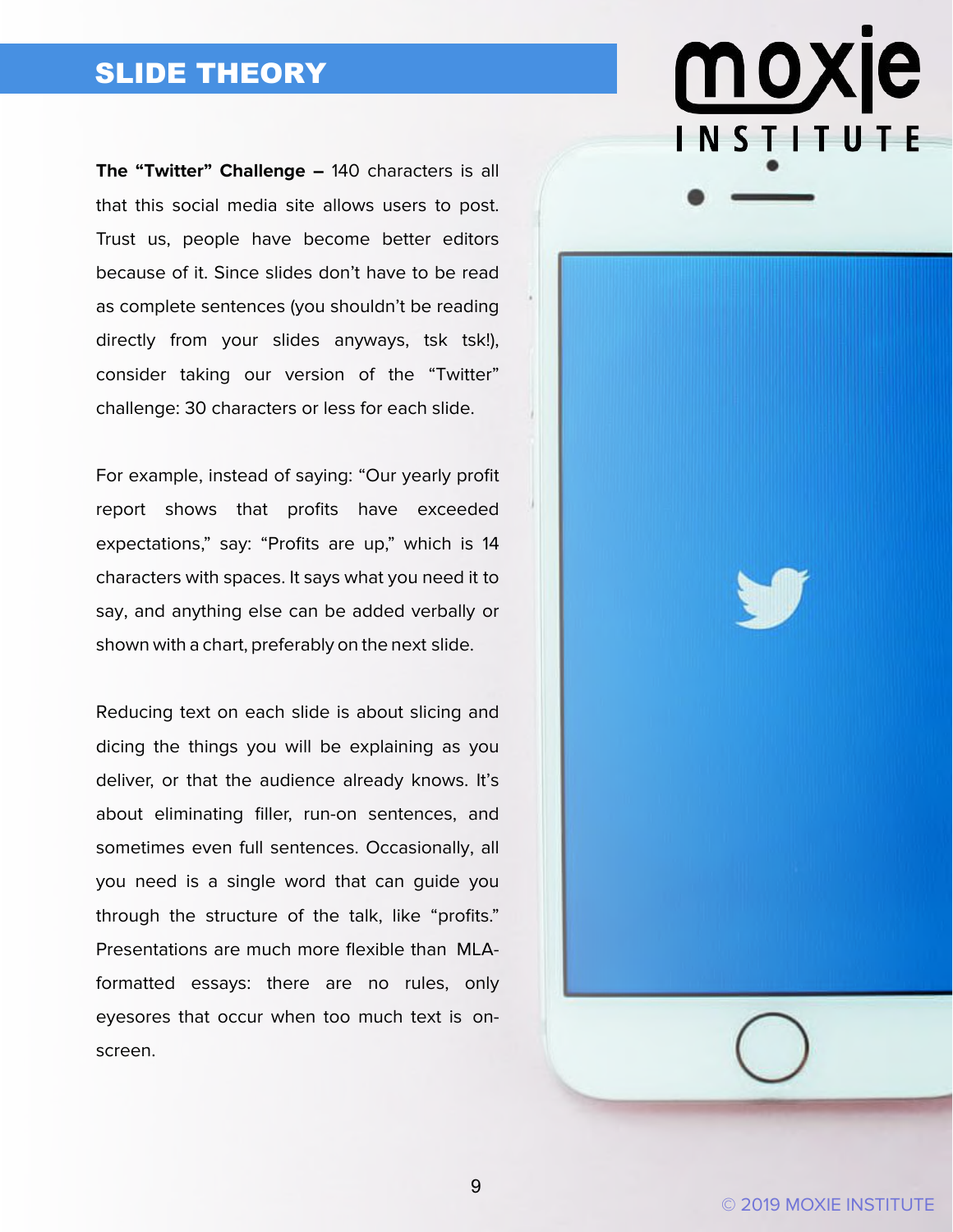

#### *Make It Consistent*

Consistency isn't merely about using the word "cupidity" on one slide and "bro" on another. It's ensuring your work is structured with a beginning/intro, middle/core, and end/outro. Main points should be revisited, stories should be wrapped up by the end, and themes should be continued throughout and not forgotten later. Consistency can be achieved by creating an outline before you begin, or by writing down the key concept from each slide after you've finished the first draft. An outline could look a little something like this:

**Slide 1 – Title, "Yearly Report" Slide 2 – Thought provoking question: "Have you seen our numbers?" Slide 3 – Answer: "They're amazing." Slide 4 – Chart to prove how amazing**

Keeping an eye on your goal for each slide can prevent important points from slipping through the cracks or remaining unvisited later. The structure of your presentation should be carefully examined from start to finish.

#### *Make It Powerful*

If you wouldn't want to sit through your own presentation, no one else will. Creating slides for impact sometimes requires that you take a step back (or several) and let someone else look at your content. It also means that you spend a little more time revising and refining your **call-to-action** at the end, ensuring that the audience is left with their jaws dropped. The audience should be taken on a journey throughout your presentation. It starts with them sitting down, not knowing the information they are about to hear. Then gradually, in bits and pieces, your story is told until it reaches the end.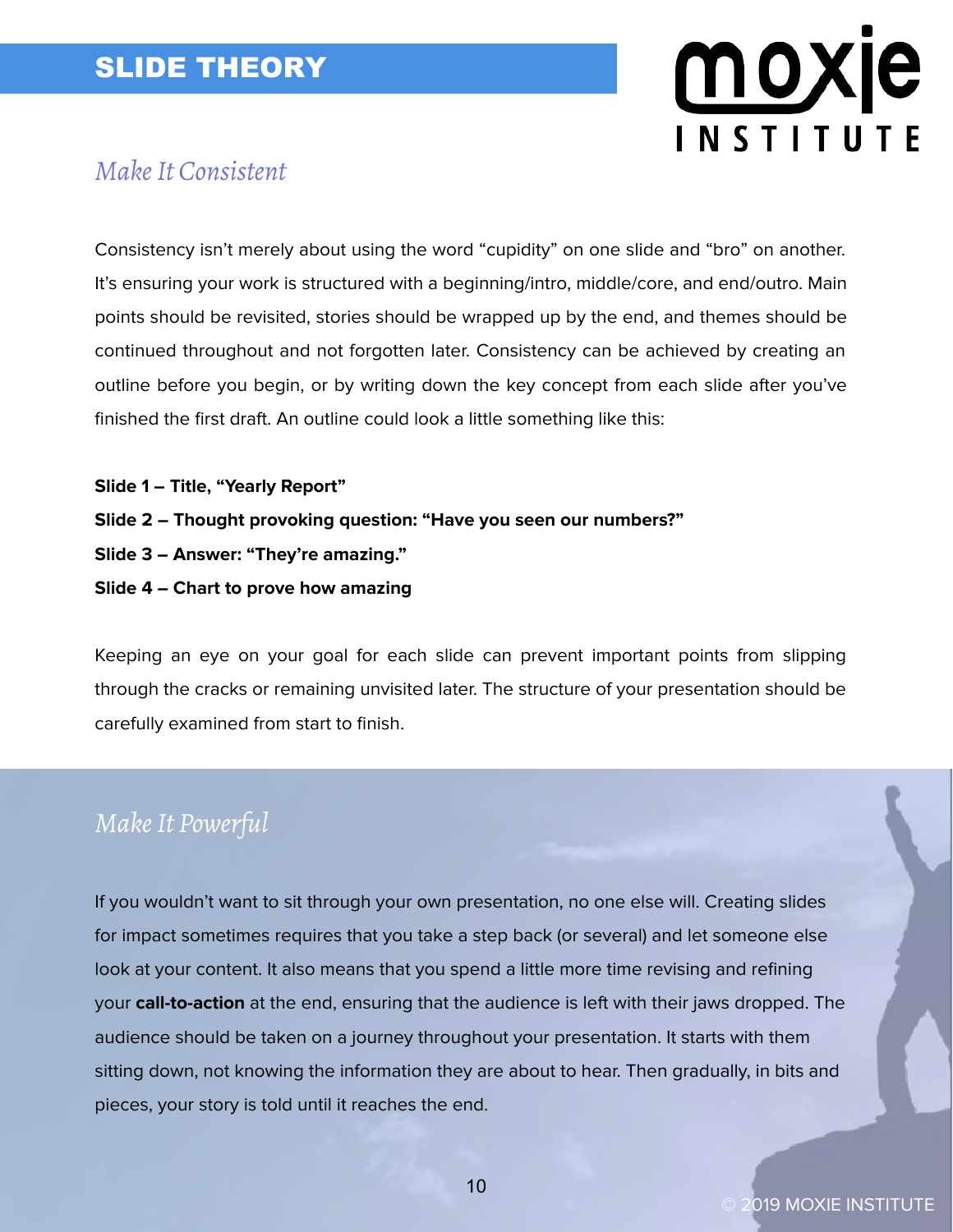

#### *The Triple-Checklist*

After you've worked through some larger editing issues like consistency, it's time to revisit your work for some of the smaller issues before you finalize the draft. Here are a few things to ask yourself:

- ❏ **Have you read the entire presentation out loud to check for mistakes?**
- ❏ **Has anyone else read it?**
- ❏ **Are your verbs in the right tense?**
- ❏ **Are your main takeaways clear?**
- ❏ **Is the text short and to-the-point on each slide?**
- ❏ **Is there a logical order to the slides?**
- ❏ **Do you have a strong conclusion and call-to-action?**
- ❏ **Consider your audience: are you repeating anything they already know?**

Sometimes editing requires you to take a step away from the project and revisit it with fresh eyes. We often have a day or so between each round of edits at MOXiE, which helps us take a breather and revisit our content goals later.

Editing is so much more than crossing the t's and dotting the i's; it's about refining your creation and improving your own understanding of the content. When done mindfully, editing can ensure that you can enjoy the delicious double-layer German chocolate cake that is your presentation.

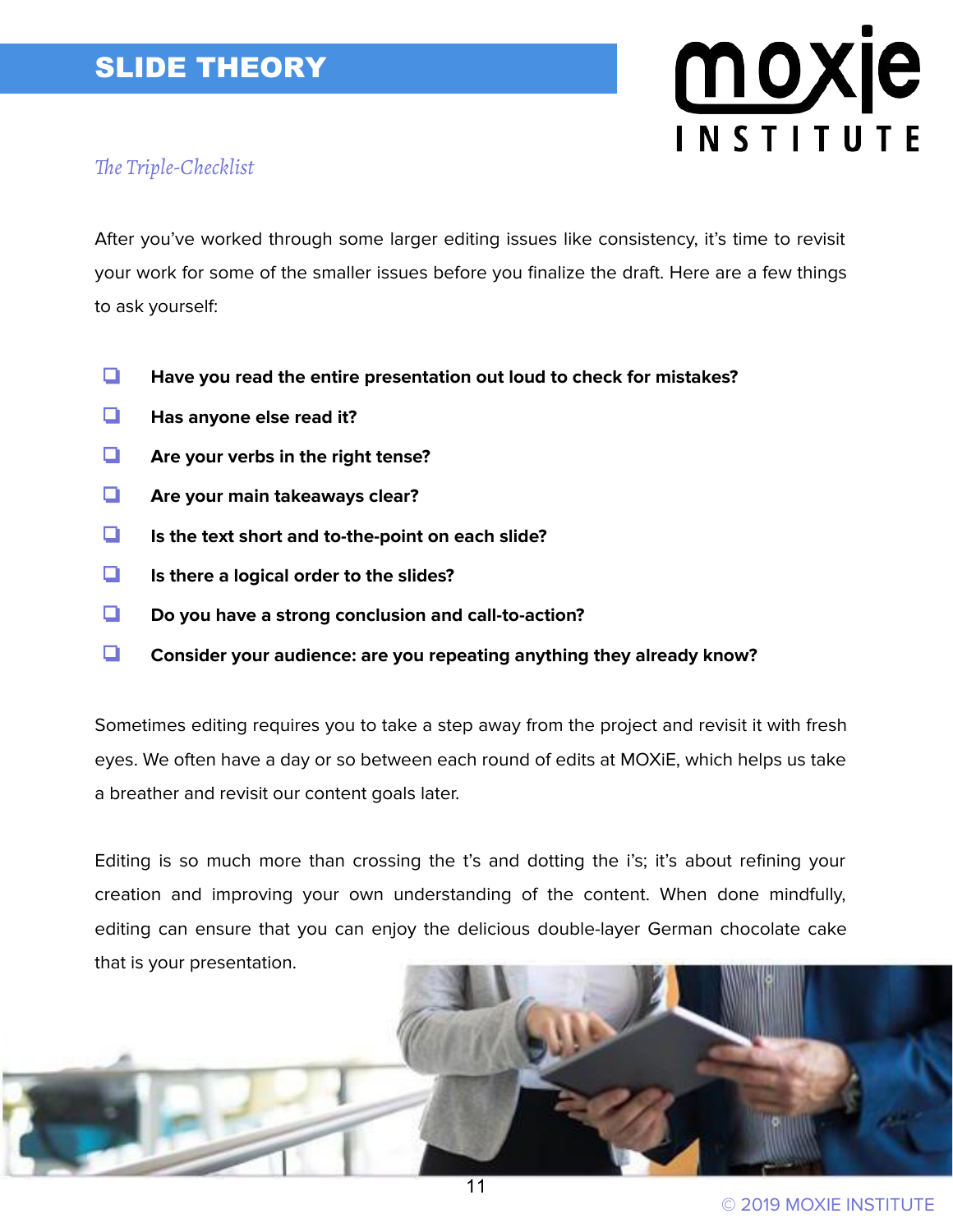### moxje **INSTITUTE BONUS: TED GUIDE TO CREATING + PREPARING SLIDES**

Not every speaker decides to use slides, but if they do, there's one cardinal rule to follow: Keep it simple.

#### *Editing Your Slides*

Slides can be helpful, but are not necessarily suited for a particular talk. In fact, many of our best TED and TEDx Talks omitted slides. So if you don't think you need slides, don't use slides. Your talk is strong enough without them.

When you do choose slides, the general consensus is that **less is more.** A single, strong, graphic image or succinct line of text will tell your story better than a crowded collage of pictures or long paragraphs. Remember, people need to process everything a speaker is saying while simultaneously absorbing the slides.

12

It's important to review your slides, edit, and cut when needed.

When it comes to images and design:

- Make sure the slides are image rich, and easy to understand. Bring in a designer if needed.
- **•** Only use high-resolution pictures and graphics.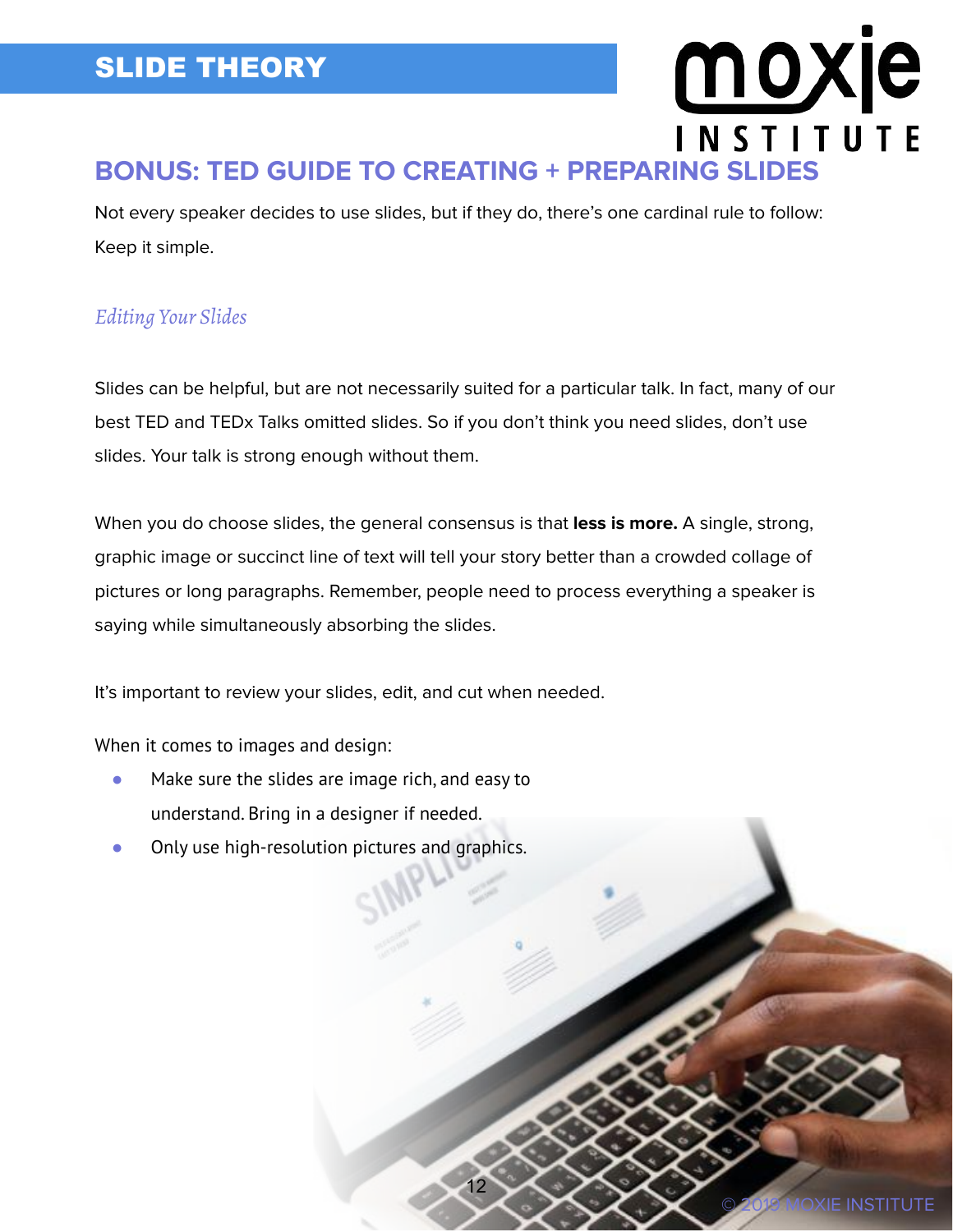

When it comes to text and content, ask:

#### *Do the slides have a lot of text?*

Text-heavy slides will only distract the listener from the heart of the message.

#### *Do the slides have too much information?*

No slide should support more than one point.

#### *Is each slide necessary?*

Too many slides can be distracting. Make sure every slide has a purpose –- for those that don't, cut them.

#### **Prepare Slides for Presentation**

Here are the need-to-knows:

#### *Text size is important*

The slide text should be large enough to be legible to the person sitting farthest from the stage. Make sure you test this during rehearsal, and make changes if needed.

#### *Use a simple slide background*

A simple background keeps the text readable. If you are using a dark or black background, make the text light and bold.